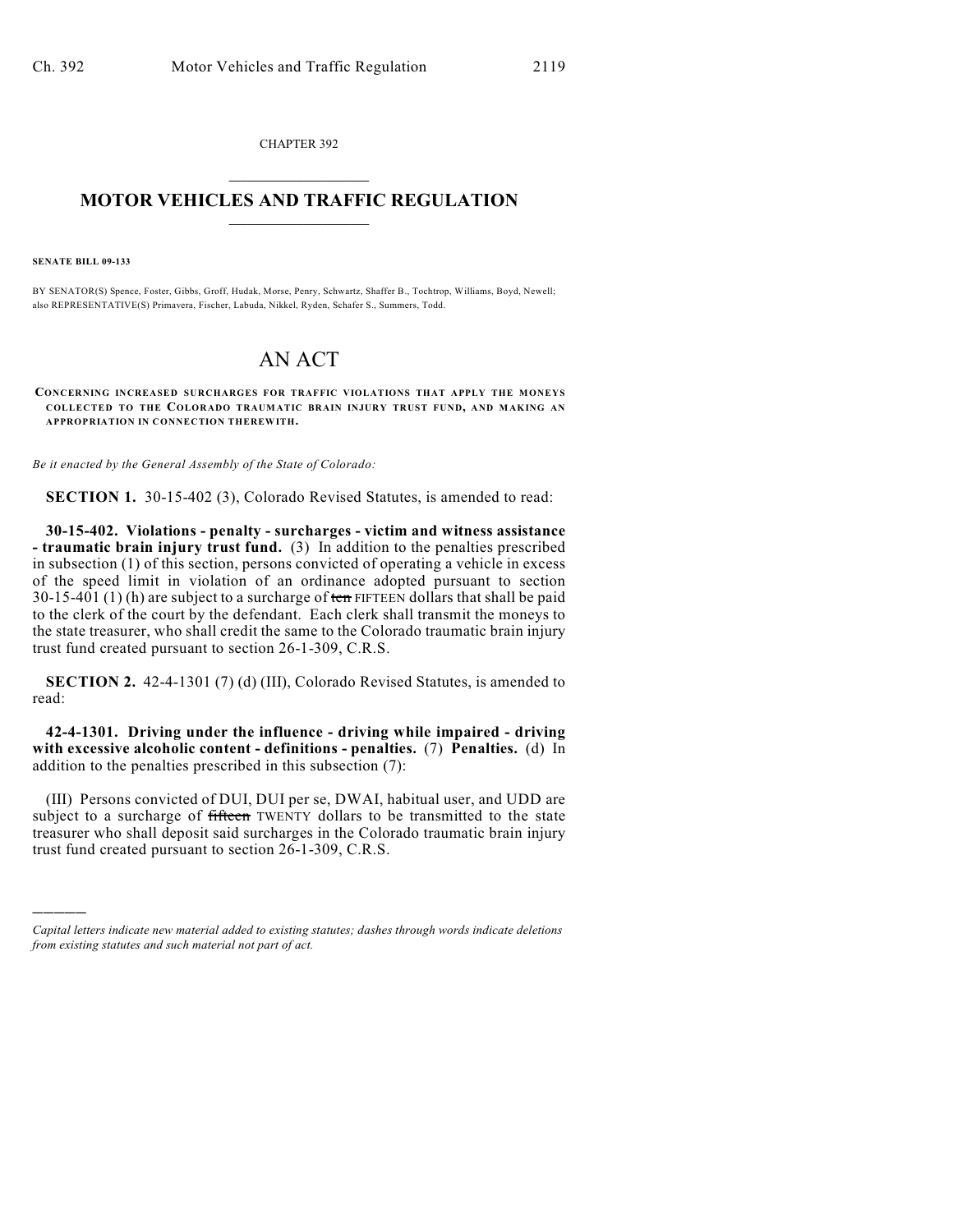**SECTION 3.** 42-4-1701 (4) (e), Colorado Revised Statutes, is amended to read:

**42-4-1701. Traffic offenses and infractions classified - penalties - penalty and surcharge schedule.** (4)(e)(I) An additional ten FIFTEEN dollars shall be assessed for speeding violations under sub-subparagraph (L) of subparagraph (I) of paragraph (a) of this subsection (4) in addition to the penalties and surcharge stated in said sub-subparagraph (L). Moneys collected pursuant to this paragraph (e) shall be transmitted to the state treasurer who shall deposit such moneys in the Colorado traumatic brain injury trust fund created pursuant to section 26-1-309, C.R.S., within fourteen days after the end of each quarter, to be used for the purposes set forth in sections 26-1-301 to 26-1-310, C.R.S.

(II) If the surcharge is collected by a county or municipal court, the surcharge shall be twelve SEVENTEEN dollars of which two dollars shall be retained by the county or municipality and the remaining ten FIFTEEN dollars shall be transmitted to the state treasurer and credited to the Colorado traumatic brain injury trust fund created pursuant to section 26-1-309, C.R.S., within fourteen days after the end of each quarter, to be used for the purposes set forth in sections 26-1-301 to 26-1-310, C.R.S.

(III) An additional ten FIFTEEN dollars shall be assessed for a violation of a traffic regulation under sub-subparagraph (C) of subparagraph (I) of paragraph (a) of this subsection (4) for a violation of section  $42-4-109$  (13) (b), in addition to the penalties stated in SAID sub-subparagraph  $(C)$ . An additional ten FIFTEEN dollars shall be assessed for a motorcycle violation under sub-subparagraph (O) of subparagraph (I) of paragraph (a) of this subsection (4) for a violation of section 42-4-1502 (4.5), in addition to the penalties stated in SAID sub-subparagraph (O). Moneys collected pursuant to this subparagraph (III) shall be transmitted to the state treasurer, who shall deposit the moneys in the Colorado traumatic brain injury trust fund created pursuant to section 26-1-309, C.R.S., to be used for the purposes set forth in sections 26-1-301 to 26-1-310, C.R.S.

**SECTION 4. Appropriation.** In addition to any other appropriation, there is hereby appropriated, out of any moneys in the Colorado traumatic brain injury trust fund created in section 26-1-309, Colorado Revised Statutes, not otherwise appropriated, to the department of human services, for allocation to services for people with disabilities, division of vocational rehabilitation, for the fiscal year beginning July 1, 2009, the sum of seven hundred thirty thousand five hundred twenty-five dollars (\$730,525) cash funds, or so much thereof as may be necessary, to implement the Colorado traumatic brain injury program, as described in part 3 of article 1 of title 26, Colorado Revised Statutes.

**SECTION 5. Act subject to petition - effective date.** This act shall take effect at 12:01 a.m. on the day following the expiration of the ninety-day period after final adjournment of the general assembly that is allowed for submitting a referendum petition pursuant to article V, section 1 (3) of the state constitution, (August 5, 2009, if adjournment sine die is on May 6, 2009); except that, if a referendum petition is filed against this act or an item, section, or part of this act within such period, then